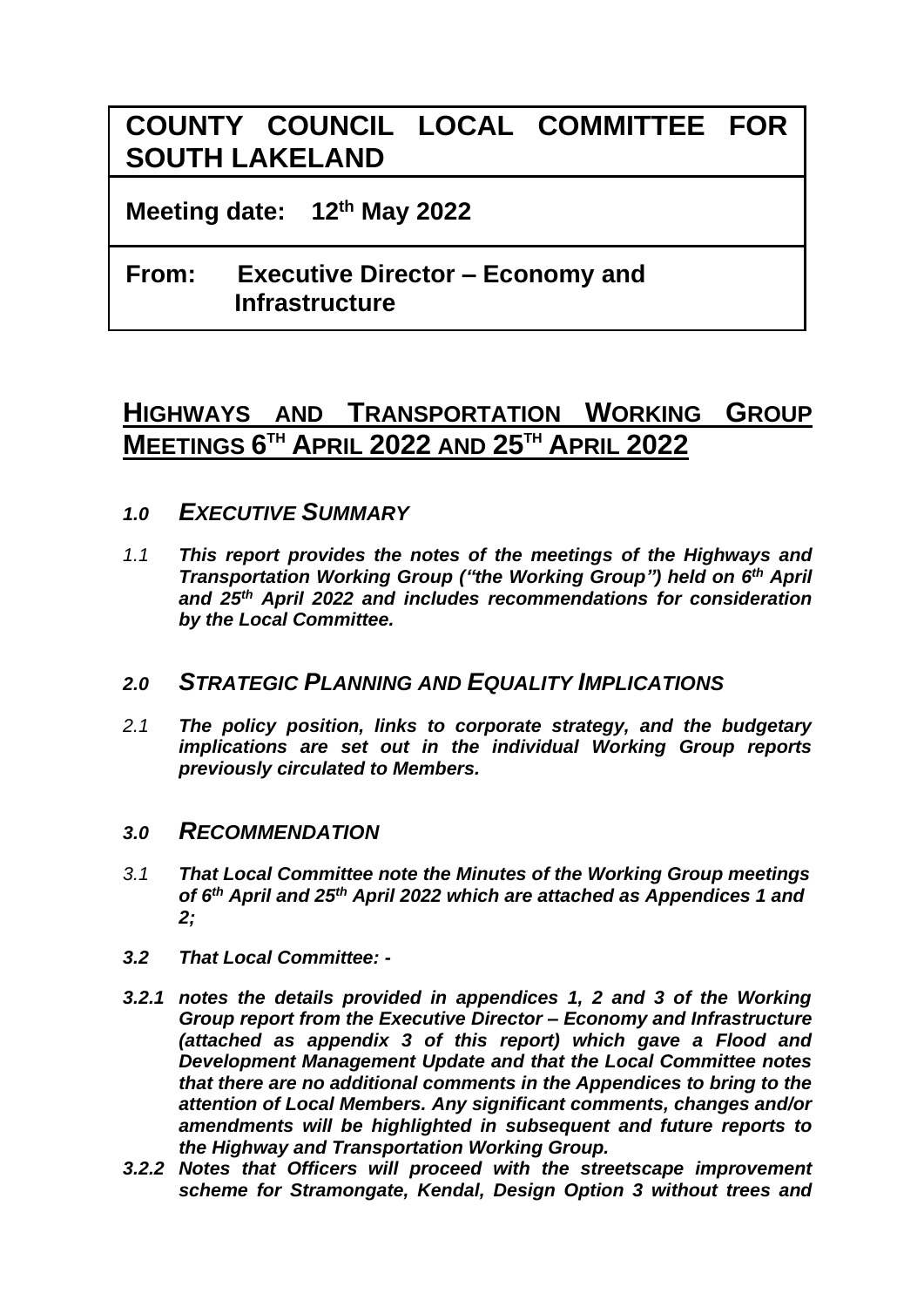*notes that South Lakeland District Council wish enter into an agreement made under Section 278 of the Highways Act 1980, with the County Council arranging for the Highway Works to be carried out, at the expense of South Lakeland District Council*

#### **4.0 BACKGROUND**

- 4.1 The Minutes of the Working Group meetings held on 6<sup>th</sup> April and 25<sup>th</sup> April 2022 are attached to this report as Appendices 1 and 2 and contain the detail relating to the items discussed and the recommendations of the Working Group to Local Committee.
- 4.2 The Working Group received the following reports, briefing notes and presentations at its meeting on 6<sup>th</sup> April 2022 -
	- Members received a presentation from the Streetworks Manager and the Traffic Manager regarding streetworks and their impact on the highway. The presentation was circulated to Members after the meeting and was noted by the Working Group.
	- The Working Group received a Briefing Note from the Traffic Management Team Leader (South Lakeland) which provided an update regarding the Cross-A-Moor Parking Restrictions Traffic Regulation Order. The Working Group was informed that a full report regarding the Traffic Regulation Order with recommendations as to the making of the Order permanent would be presented to Local Committee at its meeting on 12 May 2022. This is being considered as a separate item on this meeting's agenda.
	- Members received a Briefing Note from the Traffic Management Team Leader (South Lakeland) which provided an update regarding the Cross-A-Moor Speed Limit Variation Traffic Regulation Order. The Working Group was informed that a full report regarding the Traffic Regulation Order with recommendations as to the making of the Order permanent would be presented to Local Committee at its meeting on 12 May 2022. This is being considered as a separate item on this meeting's agenda.
	- A report was due to be considered from the Executive Director Economy and Infrastructure regarding improvements at Stramongate in Kendal. This item was deferred to an additional meeting of the Working Group which took place on 25th April 2022 and is reported later in this paper.
	- A report was considered from the Executive Director Economy and Infrastructure which gave a Flood and Development Management Update. The report presented an overview of flood and development management activities in the South Lakeland area.

#### *It was RESOLVED that,*

*The Working Group recommends that the Local Committee notes the details provided in appendix 1, 2 and 3 of the Working Group report (attached as Appendix 3 to this report).*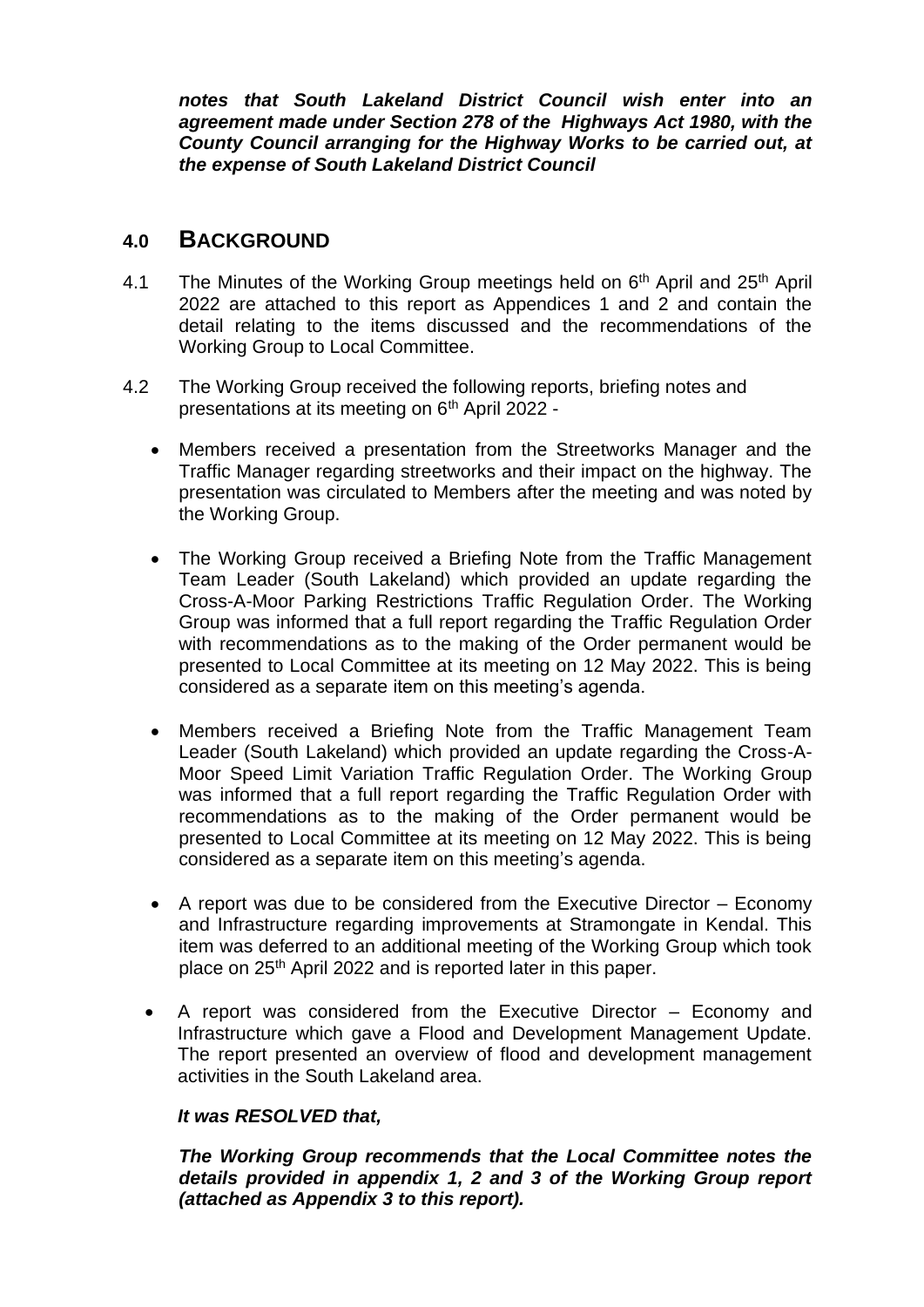*The Working Group recommends that the Local Committee notes that there are no additional comments in the Appendices to bring to the attention of Local Members. Any significant comments, changes and/or amendments will be highlighted in subsequent and future reports to the Working Group.*

- The Working Group received a report from the Executive Director Economy and Infrastructure which provided an update on topical traffic management related matters within South Lakeland. The Working Group noted the updates contained in the paper.
- A briefing note was considered from the Local Area Network Manager regarding the delivery of the 2021/2022 Devolved and Non-Devolved Capital Programme within South Lakeland. The Local Area Network Manager guided members through the progress made to date on surface dressing, carriageway resurfacing, footway resurfacing, drainage works and tree works in South Lakeland. It was resolved that the briefing note be noted.
- The Working Group received a Briefing Note from the Traffic Management Team Leader (South Lakeland) which provided an update of the Divisional Highway Priority Works schemes to be funded via the devolved 2022/2023 Highway Capital budget for South Lakeland. It was resolved that the report be noted and that a separate report would be presented to Local Committee at its meeting on 12 May 2022. This is being considered as a separate item on this meeting's agenda.
- 4.3 The Working Group received the following report at its meeting on 25<sup>th</sup> April 2022 -
	- A report was considered from the Executive Director Economy and Infrastructure regarding the proposed Streetscape Improvement Works at Stramongate, Kendal. Discussions surrounding the merits of this public realm project and the risks to delivery within the timescales dictated by the Section 106 agreement with the developer were outlined in the Working Group paper and discussed at the meeting the Working Group. The design options were attached to the Working Group paper as Appendix 1 and are attached as Appendix 4 to this report.

#### *It was RESOLVED that,*

- *1 The Working Group notes that Officers will proceed with the streetscape improvement scheme for Stramongate, Kendal, Design Option 3 without trees*
- *2 The Working Group notes that South Lakeland District Council wish enter into an agreement made under Section 278 Highways Act 1980, with the County Council arranging for the Highway Works to be carried out, at the expense of South Lakeland District Council*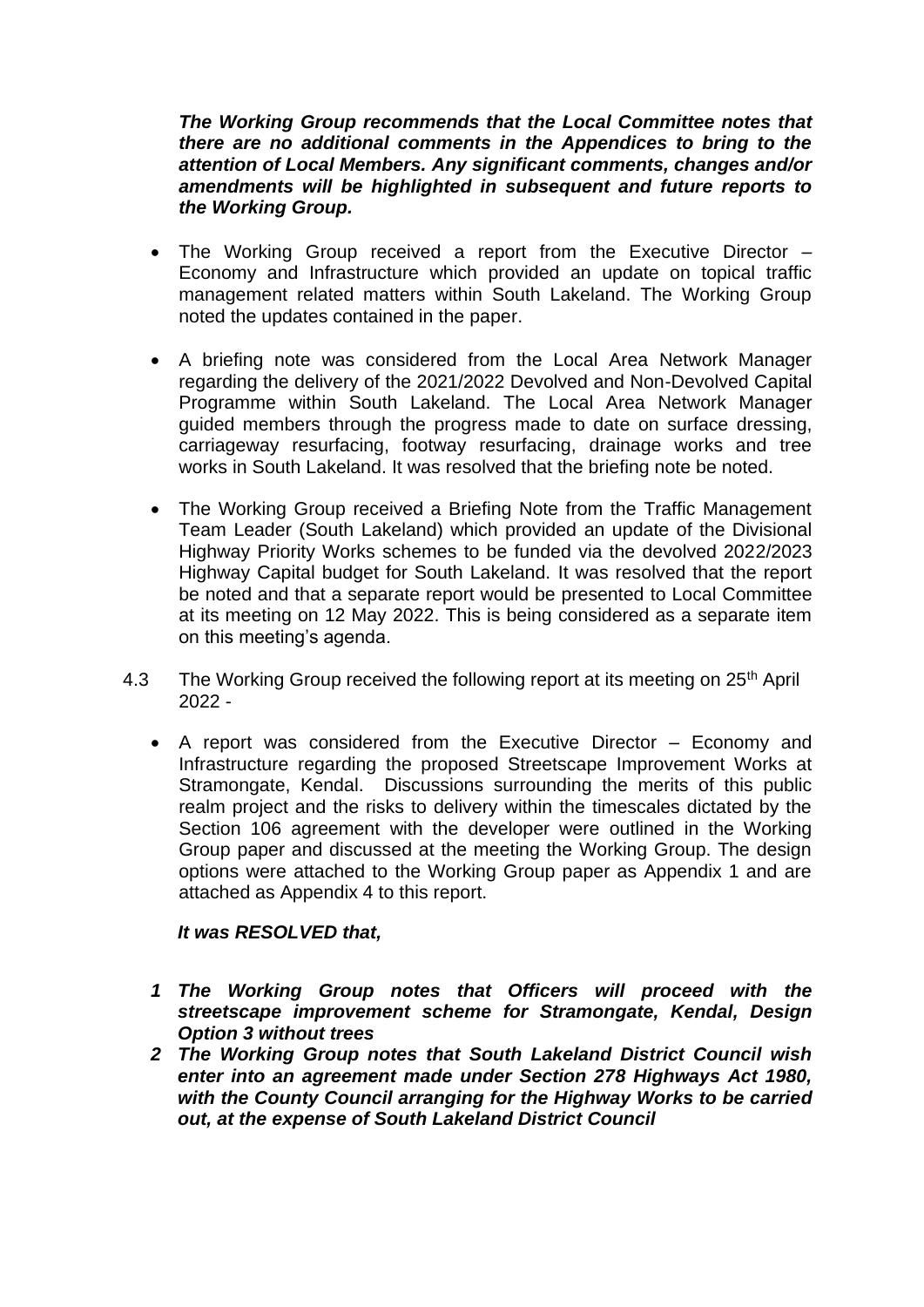4.4 Items for future meetings of the Working Group are set out in Paragraph 60 of the Working Group minutes from the meeting of  $6<sup>th</sup>$  April 2022 which are attached as Appendix 1.

### **5.0 OPTIONS**

5.1 That Local Committee may accept, amend or reject the recommendations.

## **6.0 RESOURCE AND VALUE FOR MONEY IMPLICATIONS**

6.1 The Resource implications in respect to each of the recommendations are set out in the original reports to the Working Group previously circulated to members. (SR – 28.4.2022)

## **7.0 LEGAL IMPLICATIONS**

7.1 There are no legal implications arising out of the Recommendations as they are to note only. However, Members should note the Legal implications set out in the original reports to the Working Group previously circulated to members (KB – 28.4.2022)

### **8.0 CONCLUSION**

8.1 The Local Committee is asked to note the recommendations set out in paragraphs 3.1 to 3.2.2 inclusive.

#### *Angela Jones Executive Director – Economy and Infrastructure*

*12th May, 2022*